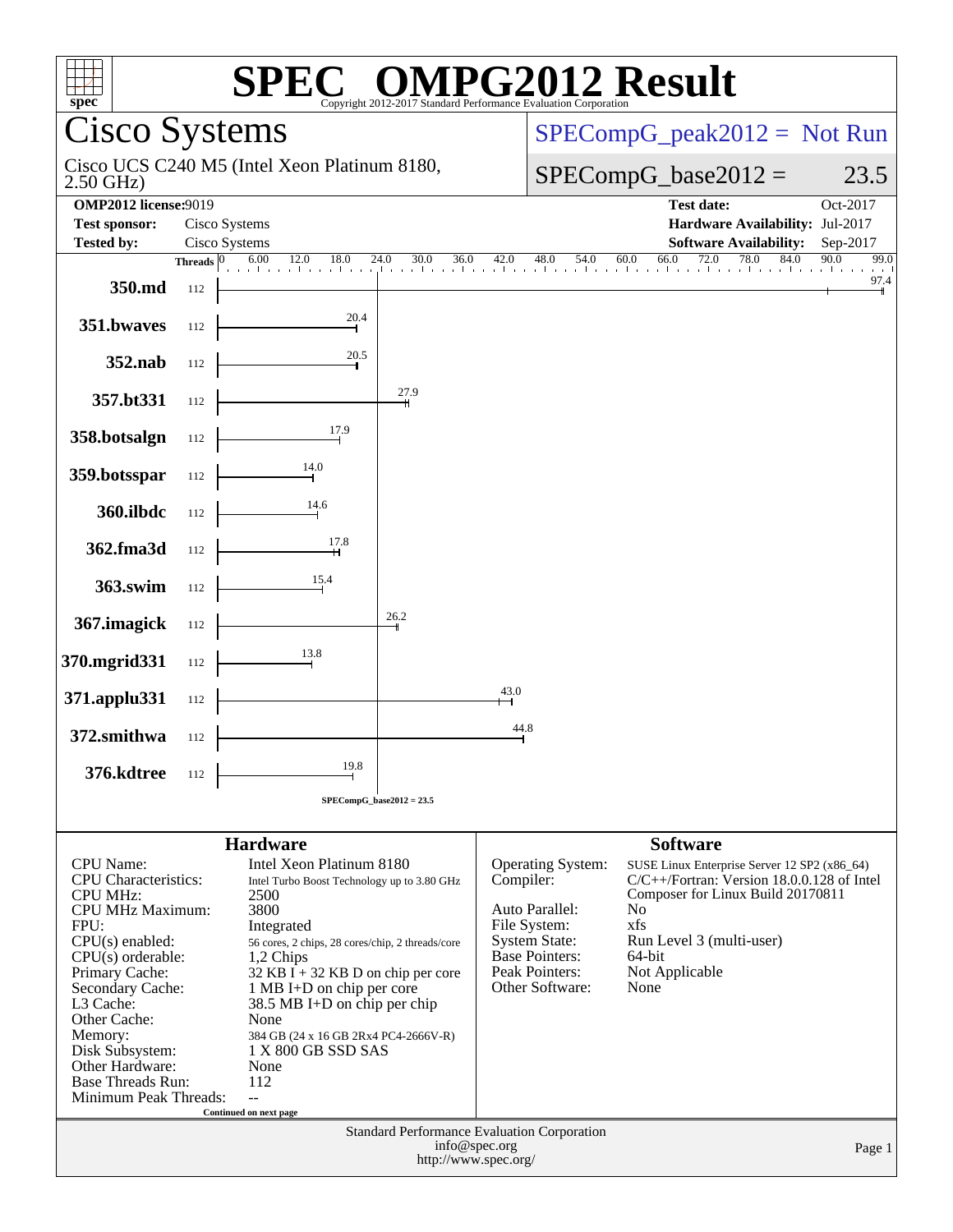

## Cisco Systems

### Cisco UCS C240 M5 (Intel Xeon Platinum 8180,

 $SPECompG_peak2012 = Not Run$  $SPECompG_peak2012 = Not Run$ 

### $SPECompG_base2012 = 23.5$  $SPECompG_base2012 = 23.5$

2.50 GHz)

[Maximum Peak Threads:](http://www.spec.org/auto/omp2012/Docs/result-fields.html#MaximumPeakThreads)

**[OMP2012 license:](http://www.spec.org/auto/omp2012/Docs/result-fields.html#OMP2012license)**9019 **[Test date:](http://www.spec.org/auto/omp2012/Docs/result-fields.html#Testdate)** Oct-2017 **[Test sponsor:](http://www.spec.org/auto/omp2012/Docs/result-fields.html#Testsponsor)** Cisco Systems **[Hardware Availability:](http://www.spec.org/auto/omp2012/Docs/result-fields.html#HardwareAvailability)** Jul-2017 **[Tested by:](http://www.spec.org/auto/omp2012/Docs/result-fields.html#Testedby)** Cisco Systems **[Software Availability:](http://www.spec.org/auto/omp2012/Docs/result-fields.html#SoftwareAvailability)** Sep-2017

#### Standard Performance Evaluation Corporation [info@spec.org](mailto:info@spec.org) Page 2 **[Results Table](http://www.spec.org/auto/omp2012/Docs/result-fields.html#ResultsTable) [Benchmark](http://www.spec.org/auto/omp2012/Docs/result-fields.html#Benchmark) [Threads](http://www.spec.org/auto/omp2012/Docs/result-fields.html#Threads) [Seconds](http://www.spec.org/auto/omp2012/Docs/result-fields.html#Seconds) [Ratio](http://www.spec.org/auto/omp2012/Docs/result-fields.html#Ratio) [Seconds](http://www.spec.org/auto/omp2012/Docs/result-fields.html#Seconds) [Ratio](http://www.spec.org/auto/omp2012/Docs/result-fields.html#Ratio) [Seconds](http://www.spec.org/auto/omp2012/Docs/result-fields.html#Seconds) [Ratio](http://www.spec.org/auto/omp2012/Docs/result-fields.html#Ratio) Base [Threads](http://www.spec.org/auto/omp2012/Docs/result-fields.html#Threads) [Seconds](http://www.spec.org/auto/omp2012/Docs/result-fields.html#Seconds) [Ratio](http://www.spec.org/auto/omp2012/Docs/result-fields.html#Ratio) [Seconds](http://www.spec.org/auto/omp2012/Docs/result-fields.html#Seconds) [Ratio](http://www.spec.org/auto/omp2012/Docs/result-fields.html#Ratio) [Seconds](http://www.spec.org/auto/omp2012/Docs/result-fields.html#Seconds) [Ratio](http://www.spec.org/auto/omp2012/Docs/result-fields.html#Ratio) Peak** [350.md](http://www.spec.org/auto/omp2012/Docs/350.md.html) 112 51.7 89.5 **[47.5](http://www.spec.org/auto/omp2012/Docs/result-fields.html#Median) [97.4](http://www.spec.org/auto/omp2012/Docs/result-fields.html#Median)** 47.4 97.6 [351.bwaves](http://www.spec.org/auto/omp2012/Docs/351.bwaves.html) 112 223 20.3 [222](http://www.spec.org/auto/omp2012/Docs/result-fields.html#Median) [20.4](http://www.spec.org/auto/omp2012/Docs/result-fields.html#Median) 222 20.4 [352.nab](http://www.spec.org/auto/omp2012/Docs/352.nab.html) 112 192 20.3 190 20.5 **[190](http://www.spec.org/auto/omp2012/Docs/result-fields.html#Median) [20.5](http://www.spec.org/auto/omp2012/Docs/result-fields.html#Median)** [357.bt331](http://www.spec.org/auto/omp2012/Docs/357.bt331.html) 112 172 27.5 **[170](http://www.spec.org/auto/omp2012/Docs/result-fields.html#Median) [27.9](http://www.spec.org/auto/omp2012/Docs/result-fields.html#Median)** 169 28.1 [358.botsalgn](http://www.spec.org/auto/omp2012/Docs/358.botsalgn.html) 112 243 17.9 **[243](http://www.spec.org/auto/omp2012/Docs/result-fields.html#Median) [17.9](http://www.spec.org/auto/omp2012/Docs/result-fields.html#Median)** 243 17.9 [359.botsspar](http://www.spec.org/auto/omp2012/Docs/359.botsspar.html) 112 374 14.0 377 13.9 **[376](http://www.spec.org/auto/omp2012/Docs/result-fields.html#Median) [14.0](http://www.spec.org/auto/omp2012/Docs/result-fields.html#Median)** [360.ilbdc](http://www.spec.org/auto/omp2012/Docs/360.ilbdc.html) 112 **[244](http://www.spec.org/auto/omp2012/Docs/result-fields.html#Median) [14.6](http://www.spec.org/auto/omp2012/Docs/result-fields.html#Median)** 244 14.6 244 14.6 [362.fma3d](http://www.spec.org/auto/omp2012/Docs/362.fma3d.html) 112 **[214](http://www.spec.org/auto/omp2012/Docs/result-fields.html#Median) [17.8](http://www.spec.org/auto/omp2012/Docs/result-fields.html#Median)** 213 17.9 223 17.0 [363.swim](http://www.spec.org/auto/omp2012/Docs/363.swim.html) 112 **[295](http://www.spec.org/auto/omp2012/Docs/result-fields.html#Median) [15.4](http://www.spec.org/auto/omp2012/Docs/result-fields.html#Median)** 296 15.3 295 15.4 [367.imagick](http://www.spec.org/auto/omp2012/Docs/367.imagick.html) 112 269 26.2 266 26.4 **[268](http://www.spec.org/auto/omp2012/Docs/result-fields.html#Median) [26.2](http://www.spec.org/auto/omp2012/Docs/result-fields.html#Median)** [370.mgrid331](http://www.spec.org/auto/omp2012/Docs/370.mgrid331.html) 112 320 13.8 321 13.8 **[321](http://www.spec.org/auto/omp2012/Docs/result-fields.html#Median) [13.8](http://www.spec.org/auto/omp2012/Docs/result-fields.html#Median)** [371.applu331](http://www.spec.org/auto/omp2012/Docs/371.applu331.html) 112 147 41.2 141 43.1 **[141](http://www.spec.org/auto/omp2012/Docs/result-fields.html#Median) [43.0](http://www.spec.org/auto/omp2012/Docs/result-fields.html#Median)** [372.smithwa](http://www.spec.org/auto/omp2012/Docs/372.smithwa.html) 112 120 44.8 **[120](http://www.spec.org/auto/omp2012/Docs/result-fields.html#Median) [44.8](http://www.spec.org/auto/omp2012/Docs/result-fields.html#Median)** 120 44.7 [376.kdtree](http://www.spec.org/auto/omp2012/Docs/376.kdtree.html) 112 [227](http://www.spec.org/auto/omp2012/Docs/result-fields.html#Median) [19.8](http://www.spec.org/auto/omp2012/Docs/result-fields.html#Median) 227 19.8 227 19.8 Results appear in the [order in which they were run.](http://www.spec.org/auto/omp2012/Docs/result-fields.html#RunOrder) Bold underlined text [indicates a median measurement.](http://www.spec.org/auto/omp2012/Docs/result-fields.html#Median) **[Platform Notes](http://www.spec.org/auto/omp2012/Docs/result-fields.html#PlatformNotes)** Sysinfo program /home/omp2012/Docs/sysinfo \$Rev: 395 \$ \$Date:: 2012-07-25 #\$ 8f8c0fe9e19c658963a1e67685e50647 running on linux-nsv2 Sun Oct 8 12:05:26 2017 This section contains SUT (System Under Test) info as seen by some common utilities. To remove or add to this section, see: <http://www.spec.org/omp2012/Docs/config.html#sysinfo> From /proc/cpuinfo model name : Intel(R) Xeon(R) Platinum 8180 CPU @ 2.50GHz 2 "physical id"s (chips) 112 "processors" cores, siblings (Caution: counting these is hw and system dependent. The following excerpts from /proc/cpuinfo might not be reliable. Use with caution.) cpu cores : 28 siblings : 56 physical 0: cores 0 1 2 3 4 5 6 8 9 10 11 12 13 14 16 17 18 19 20 21 22 24 25 26 27 28 29 30 physical 1: cores 0 1 2 3 4 5 6 8 9 10 11 12 13 14 16 17 18 19 20 21 22 24 25 26 27 28 29 30 cache size : 39424 KB Continued on next page

<http://www.spec.org/>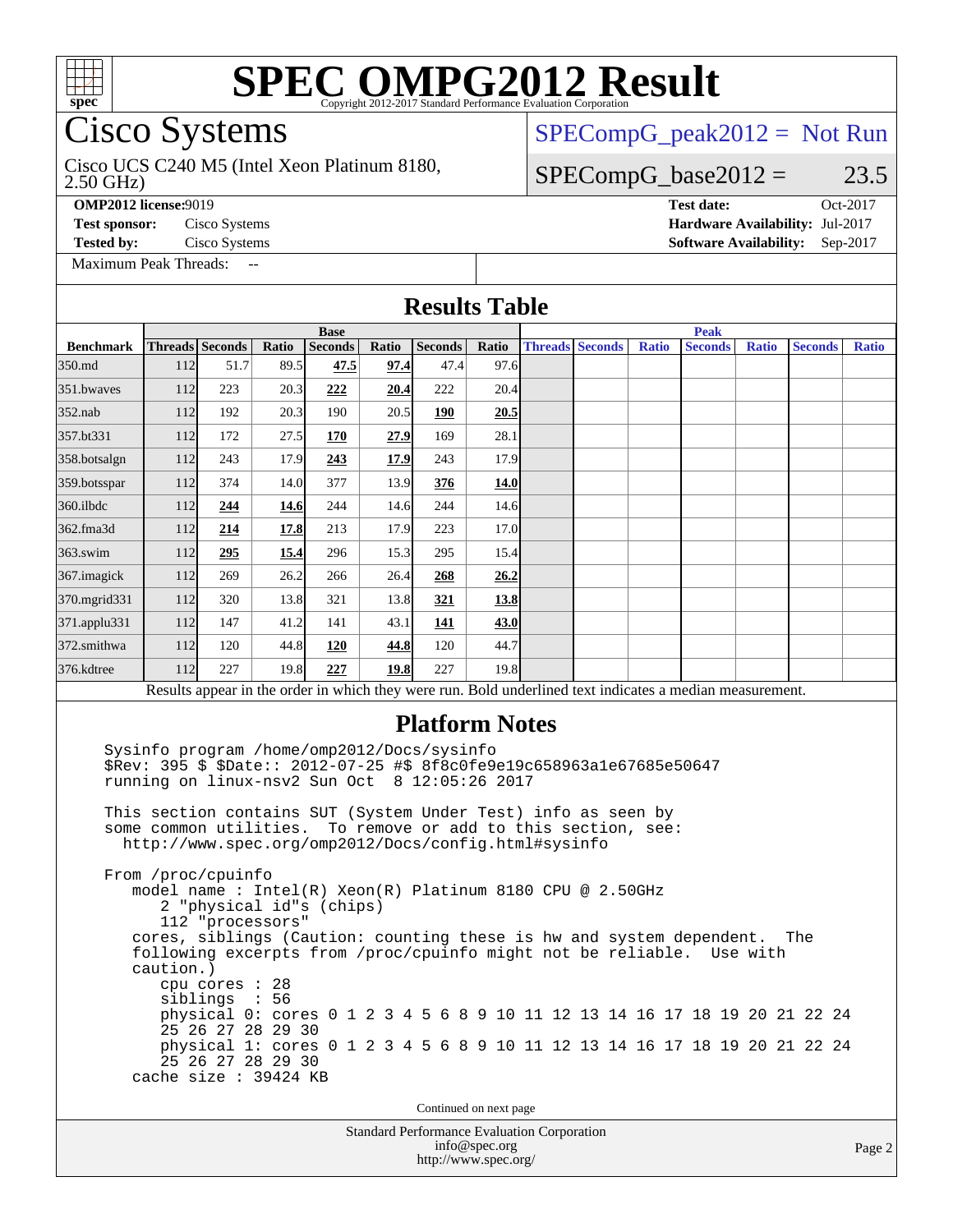

Cisco Systems

 $SPECompG_peak2012 = Not Run$  $SPECompG_peak2012 = Not Run$ 

2.50 GHz) Cisco UCS C240 M5 (Intel Xeon Platinum 8180,

 $SPECompG_base2012 = 23.5$  $SPECompG_base2012 = 23.5$ 

**[Test sponsor:](http://www.spec.org/auto/omp2012/Docs/result-fields.html#Testsponsor)** Cisco Systems **[Hardware Availability:](http://www.spec.org/auto/omp2012/Docs/result-fields.html#HardwareAvailability)** Jul-2017

**[OMP2012 license:](http://www.spec.org/auto/omp2012/Docs/result-fields.html#OMP2012license)**9019 **[Test date:](http://www.spec.org/auto/omp2012/Docs/result-fields.html#Testdate)** Oct-2017 **[Tested by:](http://www.spec.org/auto/omp2012/Docs/result-fields.html#Testedby)** Cisco Systems **[Software Availability:](http://www.spec.org/auto/omp2012/Docs/result-fields.html#SoftwareAvailability)** Sep-2017

#### **[Platform Notes \(Continued\)](http://www.spec.org/auto/omp2012/Docs/result-fields.html#PlatformNotes)**

From /proc/meminfo<br>MemTotal: 394865508 kB HugePages\_Total: 0<br>Hugepagesize: 2048 kB Hugepagesize: /usr/bin/lsb\_release -d SUSE Linux Enterprise Server 12 SP2 From /etc/\*release\* /etc/\*version\* SuSE-release: SUSE Linux Enterprise Server 12 (x86\_64) VERSION = 12 PATCHLEVEL = 2 # This file is deprecated and will be removed in a future service pack or release. # Please check /etc/os-release for details about this release. os-release: NAME="SLES" VERSION="12-SP2" VERSION\_ID="12.2" PRETTY\_NAME="SUSE Linux Enterprise Server 12 SP2" ID="sles" ANSI\_COLOR="0;32" CPE\_NAME="cpe:/o:suse:sles:12:sp2" uname -a: Linux linux-nsv2 4.4.21-69-default #1 SMP Tue Oct 25 10:58:20 UTC 2016 (9464f67) x86\_64 x86\_64 x86\_64 GNU/Linux run-level 3 Oct 8 11:48 SPEC is set to: /home/omp2012<br>Filesystem Type Size Filesystem Type Size Used Avail Use% Mounted on /dev/sda3 xfs 517G 381G 137G 74% /home Additional information from dmidecode: BIOS Cisco Systems, Inc. C240M5.3.1.1a.0.0607170937 06/07/2017 Memory:<br>24x 16 GB 24x 0xCE00 M393A2G40EB2-CTD 16 GB 2666 MHz 2 rank (End of data from sysinfo program) **[General Notes](http://www.spec.org/auto/omp2012/Docs/result-fields.html#GeneralNotes)** ========================================================================

 BIOS settings notes: Transparent Huge Pages enabled with: echo always > /sys/kernel/mm/transparent\_hugepage/enabled BIOS settings notes: Intel HyperThreading Technology set to Enabled Continued on next page

> Standard Performance Evaluation Corporation [info@spec.org](mailto:info@spec.org) <http://www.spec.org/>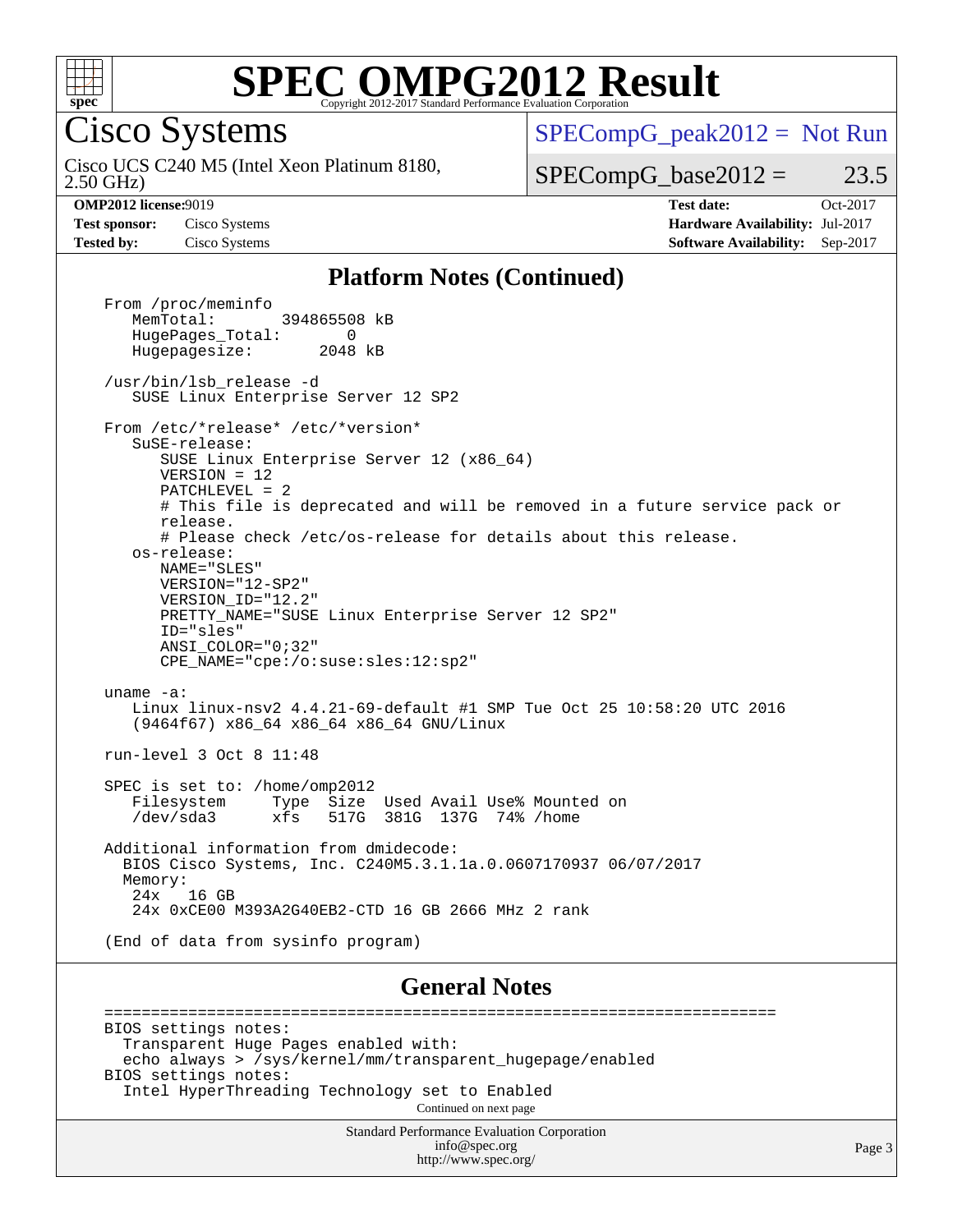

Cisco Systems

 $SPECompG_peak2012 = Not Run$  $SPECompG_peak2012 = Not Run$ 

2.50 GHz) Cisco UCS C240 M5 (Intel Xeon Platinum 8180,

 $SPECompG_base2012 = 23.5$  $SPECompG_base2012 = 23.5$ 

**[Test sponsor:](http://www.spec.org/auto/omp2012/Docs/result-fields.html#Testsponsor)** Cisco Systems **[Hardware Availability:](http://www.spec.org/auto/omp2012/Docs/result-fields.html#HardwareAvailability)** Jul-2017

**[OMP2012 license:](http://www.spec.org/auto/omp2012/Docs/result-fields.html#OMP2012license)**9019 **[Test date:](http://www.spec.org/auto/omp2012/Docs/result-fields.html#Testdate)** Oct-2017 **[Tested by:](http://www.spec.org/auto/omp2012/Docs/result-fields.html#Testedby)** Cisco Systems **[Software Availability:](http://www.spec.org/auto/omp2012/Docs/result-fields.html#SoftwareAvailability)** Sep-2017

#### **[General Notes \(Continued\)](http://www.spec.org/auto/omp2012/Docs/result-fields.html#GeneralNotes)**

 CPU performance set to Enterprise Power Performance Tuning set to OS Sub Numa Clustering (SNC) set to Disabled IMC Interleaving set to Auto General OMP Library Settings ENV\_KMP\_LIBRARY=turnaround ENV\_OMP\_SCHEDULE=static ENV\_KMP\_BLOCKTIME=200 ENV\_KMP\_STACKSIZE=702M ENV\_OMP\_DYNAMIC=FALSE ENV\_OMP\_NESTED=FALSE

 ======================================================================== General base OMP Library Settings ENV\_KMP\_AFFINITY=compact,1

## **[Base Compiler Invocation](http://www.spec.org/auto/omp2012/Docs/result-fields.html#BaseCompilerInvocation)**

[C benchmarks](http://www.spec.org/auto/omp2012/Docs/result-fields.html#Cbenchmarks): [icc](http://www.spec.org/omp2012/results/res2017q4/omp2012-20171010-00130.flags.html#user_CCbase_intel_icc_a87c68a857bc5ec5362391a49d3a37a6)

[C++ benchmarks:](http://www.spec.org/auto/omp2012/Docs/result-fields.html#CXXbenchmarks) [icpc](http://www.spec.org/omp2012/results/res2017q4/omp2012-20171010-00130.flags.html#user_CXXbase_intel_icpc_2d899f8d163502b12eb4a60069f80c1c)

[Fortran benchmarks](http://www.spec.org/auto/omp2012/Docs/result-fields.html#Fortranbenchmarks): [ifort](http://www.spec.org/omp2012/results/res2017q4/omp2012-20171010-00130.flags.html#user_FCbase_intel_ifort_8a5e5e06b19a251bdeaf8fdab5d62f20)

## **[Base Portability Flags](http://www.spec.org/auto/omp2012/Docs/result-fields.html#BasePortabilityFlags)**

 350.md: [-FR](http://www.spec.org/omp2012/results/res2017q4/omp2012-20171010-00130.flags.html#user_baseFPORTABILITY350_md_f-FR) 357.bt331: [-mcmodel=medium](http://www.spec.org/omp2012/results/res2017q4/omp2012-20171010-00130.flags.html#user_basePORTABILITY357_bt331_f-mcmodel_3a41622424bdd074c4f0f2d2f224c7e5) 363.swim: [-mcmodel=medium](http://www.spec.org/omp2012/results/res2017q4/omp2012-20171010-00130.flags.html#user_basePORTABILITY363_swim_f-mcmodel_3a41622424bdd074c4f0f2d2f224c7e5) 367.imagick: [-std=c99](http://www.spec.org/omp2012/results/res2017q4/omp2012-20171010-00130.flags.html#user_baseCPORTABILITY367_imagick_f-std_2ec6533b6e06f1c4a6c9b78d9e9cde24)

## **[Base Optimization Flags](http://www.spec.org/auto/omp2012/Docs/result-fields.html#BaseOptimizationFlags)**

 $\text{C}$  benchmarks:<br>-03 -gopenmp -ipo [-xHost](http://www.spec.org/omp2012/results/res2017q4/omp2012-20171010-00130.flags.html#user_CCbase_f-xHost) [-ansi-alias](http://www.spec.org/omp2012/results/res2017q4/omp2012-20171010-00130.flags.html#user_CCbase_f-ansi-alias) [C++ benchmarks:](http://www.spec.org/auto/omp2012/Docs/result-fields.html#CXXbenchmarks) [-O3](http://www.spec.org/omp2012/results/res2017q4/omp2012-20171010-00130.flags.html#user_CXXbase_f-O3) [-qopenmp](http://www.spec.org/omp2012/results/res2017q4/omp2012-20171010-00130.flags.html#user_CXXbase_f-qopenmp) [-ipo](http://www.spec.org/omp2012/results/res2017q4/omp2012-20171010-00130.flags.html#user_CXXbase_f-ipo_84062ab53814f613187d02344b8f49a7) [-xHost](http://www.spec.org/omp2012/results/res2017q4/omp2012-20171010-00130.flags.html#user_CXXbase_f-xHost) [-ansi-alias](http://www.spec.org/omp2012/results/res2017q4/omp2012-20171010-00130.flags.html#user_CXXbase_f-ansi-alias) [Fortran benchmarks](http://www.spec.org/auto/omp2012/Docs/result-fields.html#Fortranbenchmarks):

[-O3](http://www.spec.org/omp2012/results/res2017q4/omp2012-20171010-00130.flags.html#user_FCbase_f-O3) [-qopenmp](http://www.spec.org/omp2012/results/res2017q4/omp2012-20171010-00130.flags.html#user_FCbase_f-qopenmp) [-ipo](http://www.spec.org/omp2012/results/res2017q4/omp2012-20171010-00130.flags.html#user_FCbase_f-ipo_84062ab53814f613187d02344b8f49a7) [-xHost](http://www.spec.org/omp2012/results/res2017q4/omp2012-20171010-00130.flags.html#user_FCbase_f-xHost) [-align array64byte](http://www.spec.org/omp2012/results/res2017q4/omp2012-20171010-00130.flags.html#user_FCbase_f-align_c9377f996e966d652baaf753401d4725)

Standard Performance Evaluation Corporation [info@spec.org](mailto:info@spec.org) <http://www.spec.org/>